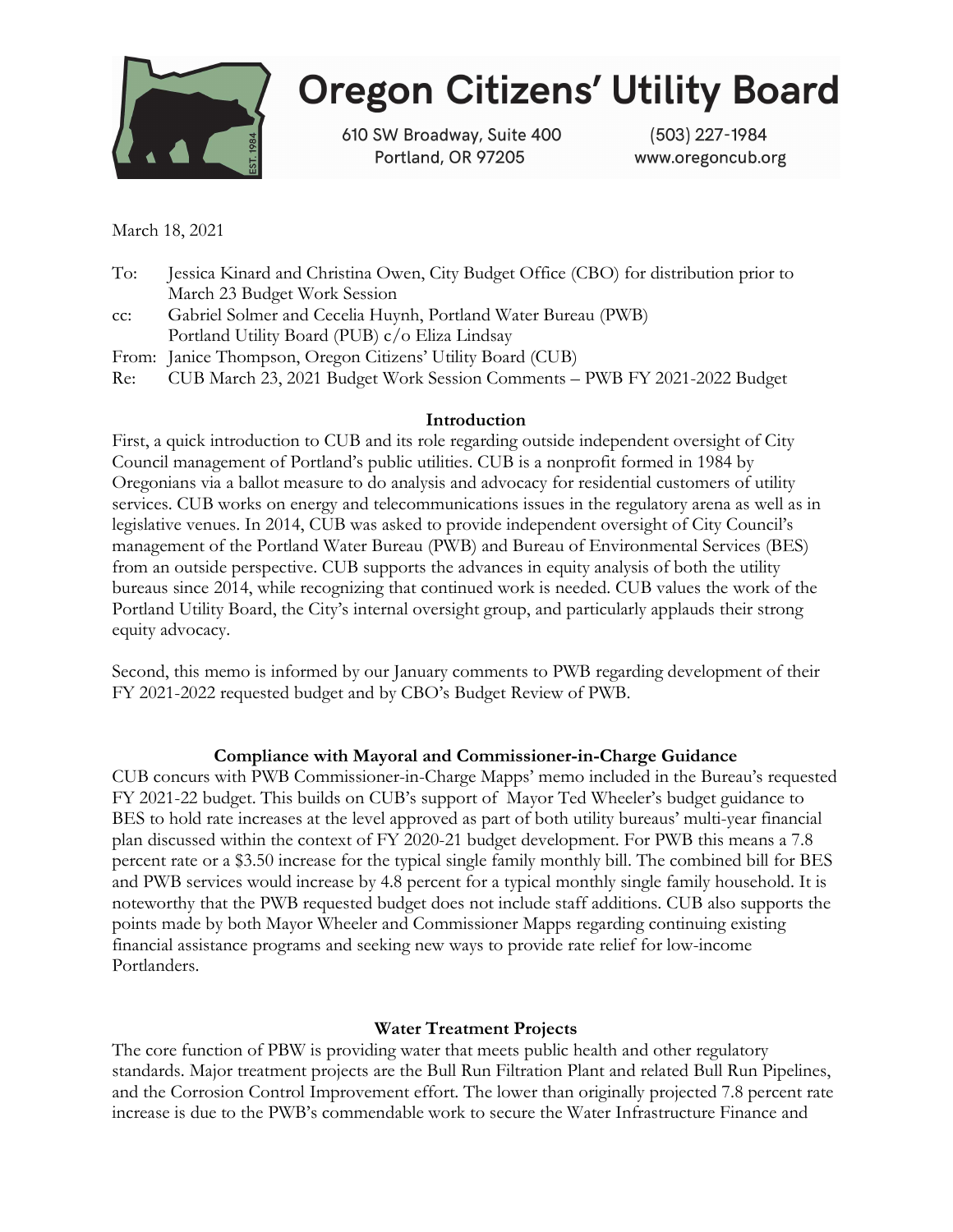Innovation Act (WIFIA) loan for the Bull Run Filtration Plant and Corrosion Control Improvement project. These major projects are still expensive, however, with significant rate impacts. The Corrosion Control project is on track for completion in the spring of 2022. Thus far the Bull Run Filtration Plant and Pipelines are within budget projections, but continued monitoring is important as is recognizing the confidence level of cost estimates. For example, the Bull Run Pipeline project is currently at a low-confidence cost estimate level. It is worth noting that the PWB does not set its own confidence levels but uses the project estimate confidence level rating index approved by the City Council for major infrastructure construction projects in any City of Portland bureau.

#### Willamette River Crossing

Another major component of the PWB's CIP plan in its FY 2021-2022 budget request is this seismically resilient pipe project across the Willamette River. An appropriate element of this project was a geoprobe to gather route and tunneling technology feasibility data during the planning stage. Probe results revealed geotechnical challenges which would have been nice to not have discovered, but better to identify these concerns in this timely manner even if it lengthens the planning process. CUB appreciates a WRC briefing by PWB staff provided in February and looks forward to receiveing follow up information later this spring when additional assessment results will be available to inform final planning and possible cost estimate adjustments.

#### Advance Meter Reading/Advanced Meter Infrastructure (AMR/AMI) Project

An AMR/AMI study is underway and \$50,000 for initial planning is a first year entry in PWB's CIP plan with a preliminary total AMR/AMI project cost estimate that could be up to ten times that amount. It has been a while, but previous AMR/AMI improvement requests did not secure funding because there were higher priority CIP projects. Given major water treatment projects and COVID-19 revenue dynamics, CUB requested a briefing on this topic since it seemed possible that an AMR/AMI project delay might be feasible and prudent. We thank PWB staff for their AMR/AMI study briefing in February which was reassuring in terms of the robust and strategic scope of their study. CUB looks forward to the June competition of the AMR/AMI study since it will inform our final thinking about the timing of possible implementation.

#### Americans with Disabilities Act (ADA) Challenges

Like many other City of Portland bureaus, PWB faces ADA compliance funding challenges. The bureau requested general fund dollars due to Anderson lawsuit dynamics and the subsequent "no" vote on the November 2020 ballot measure that sought to allow use of ratepayer dollars for ADA projects on park-like PWB properties. While the CBO recommendation for \$0 general fund support reflects COVID-19 revenue pressures and the citywide need for ADA improvements, it nevertheless puts the PWB into a rock and a hard place situation. On one hand the CBO report questions how park-like features on PWB property fit into the bureau's mission, but it also acknowledges that removing amenities due to not having resources to make ADA related investments negatively affect the public value of these properties including troubling equity impacts in several neighborhoods. And while CBO recommends collaboration between PWB and the Parks & Recreation Bureau it provides no specific collaboration suggestions. CUB understands the funding challenges that contribute to the CBO \$0 recommendation but thinks the "kicking the can down the road" dynamic of this recommendation needs to be recognized.

#### COVID-19 Economic Impacts and Customer Service Responses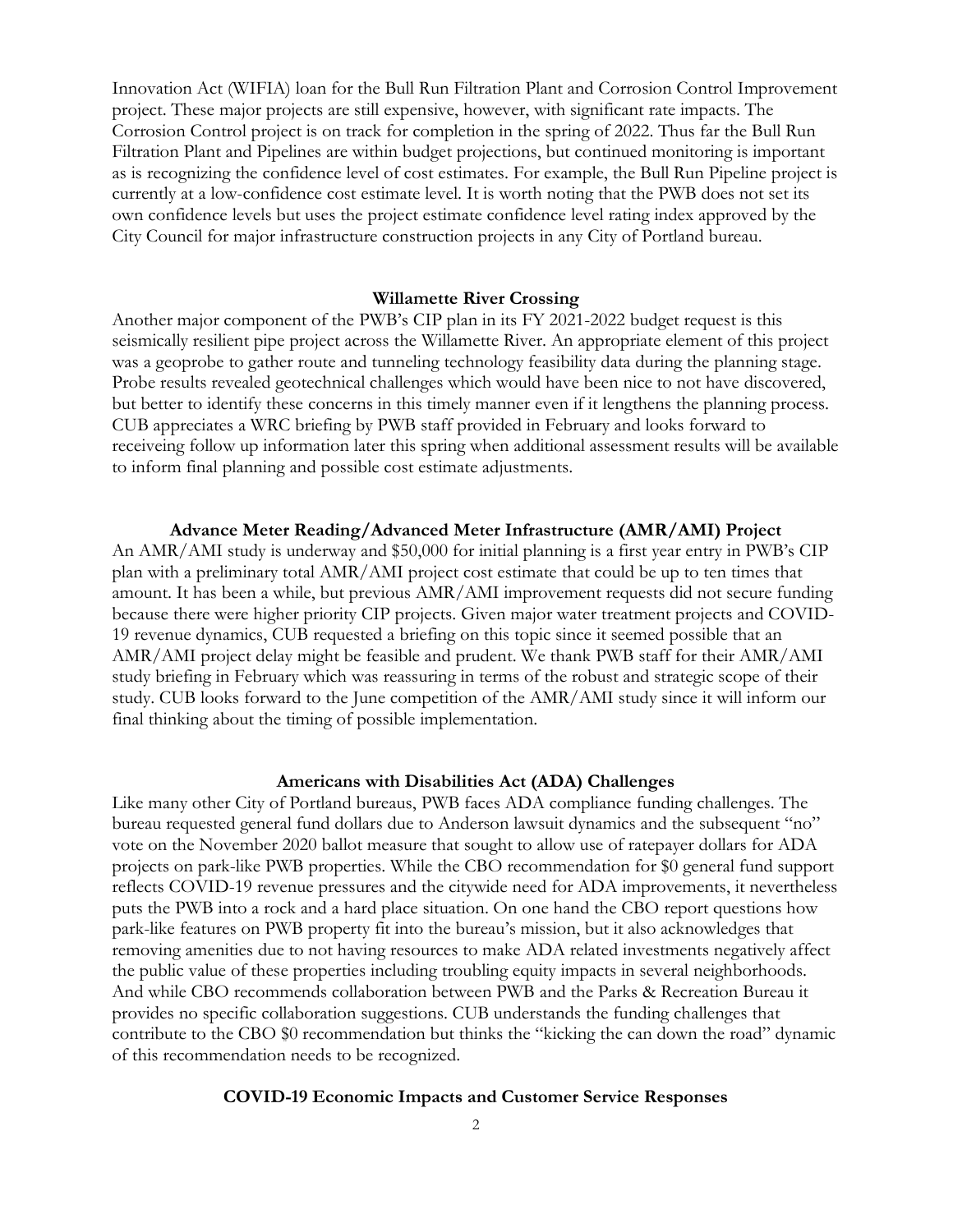CUB commends PWB's billing related responses to the economic impact of the COVID-19 pandemic. These responses are on par and in some cases provide more customer protections than the customer impact agreements approved by the Oregon Public Utility Commission (PUC) last summer between Oregon's major private energy utilities and numerous stakeholders, including CUB. The PWB's cautious approach towards resuming collections is also similar to recent updates in the PUC agreement with these private energy utilities. Nevertheless, the pandemic just highlights the need for Portland's public utility financial assistance programs.

## Financial Assistance Programs – A CBO Analysis Suggestion

The following background information and our recommendation for CBO to prepare one analysis of financial assistance programs with combined input from PWB and BES is the focus of this section. (Note this section is also included in CUB's BES memo.)

### **Background**

- The PWB's Customer Services unit handles billing for both PWB (water) and BES (sewer and stormwater management).
- Both PWB and BES pay for low income financial assistance programs. The relative split between PWB and BES support for these programs is similar to the proportion of a typical residential bill which is 1/3 for water services and 2/3 for sewer and stormwater management services.
- The financial assistance program is housed in PWB's Customer Service unit.
- With support from CUB, the financial assistance program grew from a one person effort to a three person Financial Assistance Team during FY 2018-2019.
- Other financial assistance program expansions
	- o Crisis vouchers increased from \$150 to \$500.
	- o Income guidelines were improved, and Tier 2 was added for extremely low income qualified customers.
		- Tier 1 discount is a 50 percent bill reduction.
		- Tier 2 discount is an 80 percent bill reduction.
	- o Increased and ongoing outreach to underserved communities.
	- o Partnership with Home Forward assistance to multi-family housing clients under eviction threat
- The Tier 1 and Tier 2 discounts are some of the most generous in the country. The analysis in the CBO reports illustrate how the Tiers 1 and 2 approach helps low-income households pay utility costs at roughly the same percent as higher-income households in Portland.
- The Home Forward partnership reflects a national challenge: not being able to use ratepayer funds for low income discounts when consumers of these services do not get water and/or sewer bills. This is a particular challenge in multi-family housing due to the prevalence of one meter per building rather than unit-specific water meters.
- The PWB/BES partnership with Home Forward focuses on that agency's Short-Term Rent Assistance (STRA) program:
	- o STRA provides housing assistance for up to 24 months to Multnomah County households that are either houseless or at risk of eviction.
	- o The STRA program takes a case management approach.
	- o The PWB/BES partnership funds up to \$500 (increased to \$650 in January 1, 2021) in crisis assistance for STRA clients living in multi-family units in the City of Portland to avoid eviction.